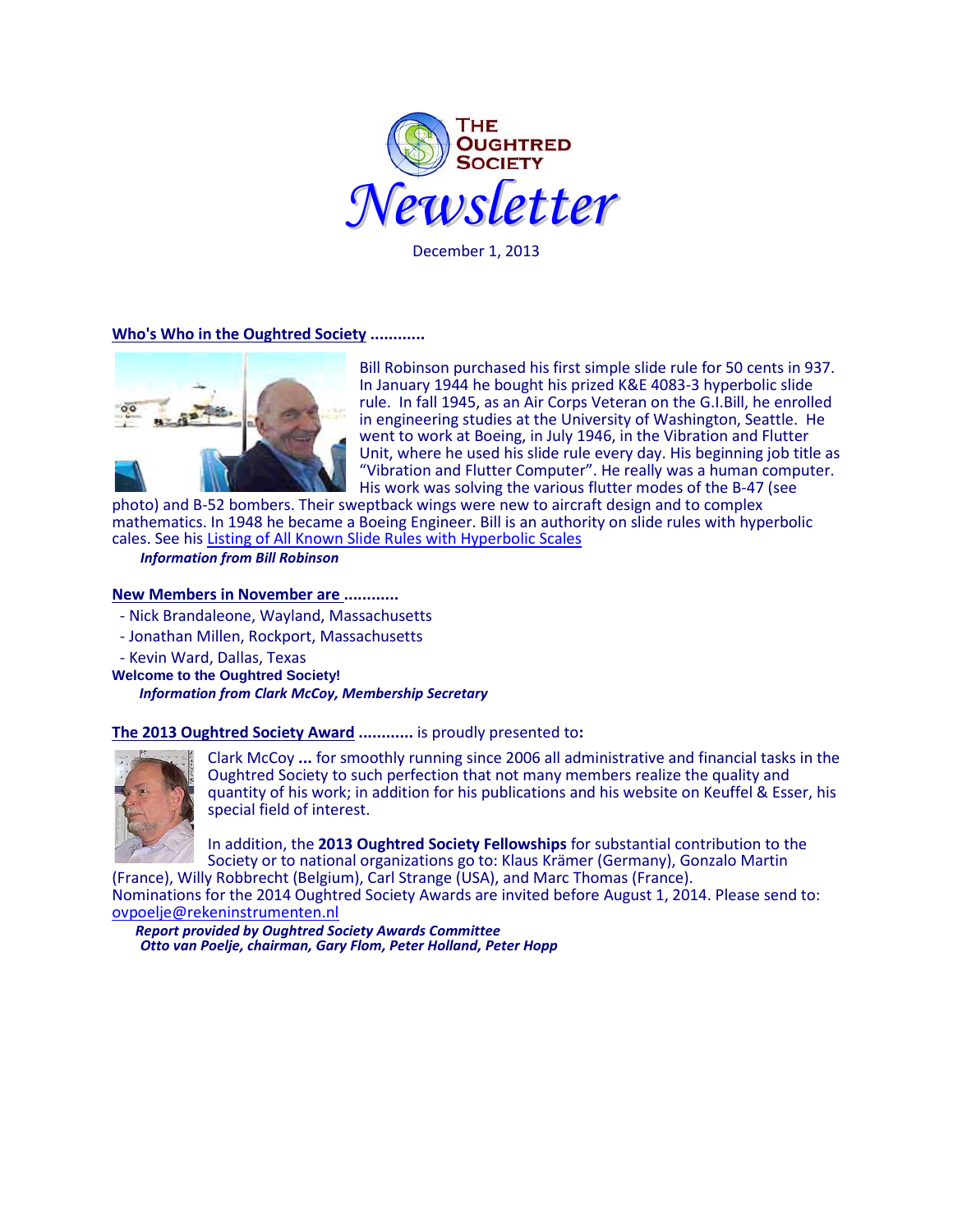### **Winter Meeting March 1, 2014 in Las Vegas ............**



Plans for the OS Winter Meeting the weekend of March 1, 2014, have progressed extremely well. It should be a great meeting, as early registrations are proceeding at a record rate. We are asking everyone who is thinking seriously about coming to the meeting to please register now so that we will be able to arrange sufficient facilities. Please **[Register HERE](http://www.oughtred.org/WinterMeeting_2014.shtml)** now.

 **Hotel Arrangements:** We have made arrangements with The Baymont Inn (part of the Wyndham Hotel Group) at 4055 Palos Verdes Street, Las Vegas, NV 89119, which is only 6 blocks from the meeting site and one mile east of the Strip. Our group rate is \$54 per night, including taxes (very reasonable for Las Vegas!). While some attendees may wish to stay elsewhere in Las Vegas to be closer to the Strip, Richard Davis was able to negotiate this very favorable rate for us, and it will be nice to be able to be together. To make reservations, please **call the hotel directly at 702-473-6400 and select #5 Front Desk when prompted. Then ask for the Oughtred Society group rate (do not register online!).** This special rate will be available for any dates from February 27, 2014 through March 4. **Group Meals:** We are working on arrangements for optional group dinners on Friday, February 28 and/or Saturday, March 1. Will finalize when registrations are more complete.

 **University of Nevada-Las Vegas:** We are extending guest invitations to interested UNLV students and faculty. They should add an exciting dimension to the meeting. Physics Professor Dr. Bernard Zygelman will be our guest speaker.

 **Sunday Event:** For those who plan to remain in Las Vegas on Sunday, March 2, we are arranging a special group event. Details will follow later. And we will arrange a breakfast meeting place as well.

**Las Vegas Area Sights and Events:** Attached to this Email announcement is our list of attractions in the Las Vegas area to add to your meeting weekend or for an extended vacation.

**Questions and Suggestions:** If you have any questions or suggestions, please contact meeting chair, Dick Rose, a[t rarose@rose-vintage-instruments.com](mailto:rarose@rose-vintage-instruments.com) 

 **Meeting Registration:** Please **[Register HERE](http://www.oughtred.org/WinterMeeting_2014.shtml)** if you have not already done so. Thanks.

*Combine a pleasure or vacation trip with a great slide rule meeting! Information from Dick Rose, Meeting Chairman*

#### **International Reports ............**

#### *Dutch Kring* **......** *by Otto van Poelje*



**IM2014**: The Dutch Circle (KRING) has accepted to host the next International Meeting, IM2014, in the Netherlands. The choice of location is difficult, Rotterdam and Delft being considered as possible candidates. The old city of Delft has a slight preference, but the final decision will be taken before the end of the year. IM2014 is planned for 5-6 September, 2014. The theme of IM2014 will be "Turning and Sliding", covering all slide rule constructions, but with some fantasy also applicable to many other subjects of presentations. Papers under the umbrella of "Turning and Sliding" are invited, to be

presented during IM2014 and published in the Proceedings. Please contact [ovpoelje@rekeninstrumenten.nl](mailto:ovpoelje@rekeninstrumenten.nl)

**MIR 63**: The last MIR of October 2014 contains reminiscences on IJzebrand Schuitema who passed away August 22, 2013. Also articles about calculating the capacity of a home central heating unit, use of the slide rule for aspect ratios of pictures, compasses by Schoenner, and a reprint from the Journal about the Ayres calculating disc.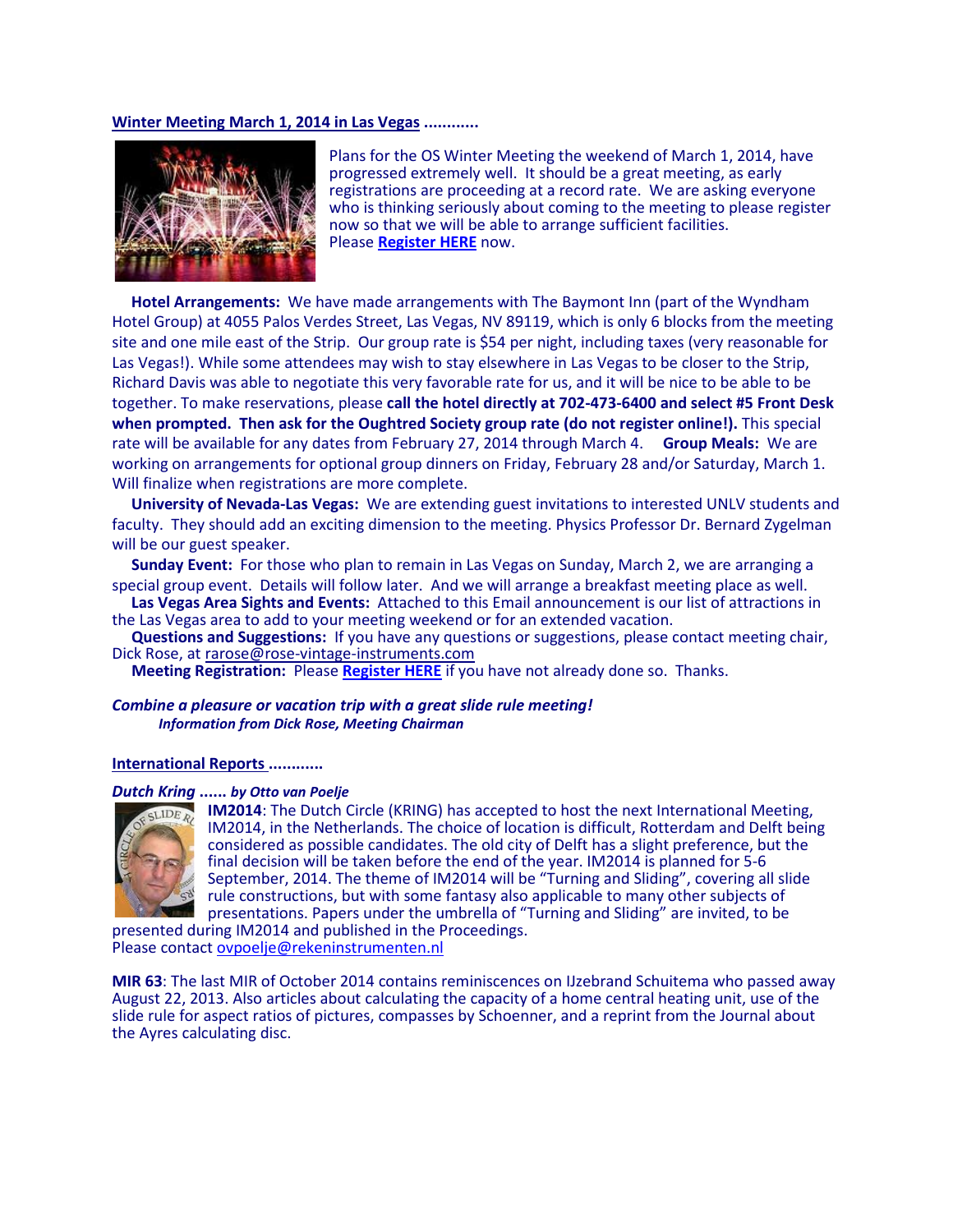**ARITHMEUM**: In 2008 the Arithmeum museum in Bonn, Germany became the new home for renowned collector IJzebrand Schuitema's slide rule collection. On 19th October 2013 the museum opened a tribute exhibition to IJzebrand's collection. The exhibition will run until 30th April 2014. A specially prepared catalogue (30 x 24.5 cm - 234 full color pages), published by the Arithmeum in honor of the exhibition, can be ordered for 24 euro (excl. shipping) from[: http://www.nicolai-verlag.de/slide-rules-](http://www.nicolai-verlag.de/slide-rules-artihmeum-p-475.html)<br>[artihmeum-p-475.html](http://www.nicolai-verlag.de/slide-rules-artihmeum-p-475.html)

## *German RST* **......** *by Peter Holland*



In Berlin, Germany the 19th International Meeting of slide rule collectors took place in October 2013. OS members Karl Kleine and Klaus Krämer had organized and prepared everything in a perfect manner. Forty-six participants from Finland, Germany, Israel, Italy, Luxembourg, Spain, Switzerland, The Netherlands, United Kingdom, and USA met for this very successful IM2013 in a location in the center of Berlin. We were pleased we had a special guest speaker in our programme, Prof. Horst Zuse, son of Konrad Zuse, the inventor of the first working programmable digital computer. He reported firsthand of the

origins of modern computers. All the lectures held in Berlin are available in the proceedings of the meeting (ISBN 978-3-7322-8138-1).

# *United Kingdom Slide Rule Circle* **......** *by Peter Hopp*



One of our "busy" times of the year has just passed, the October Skid Stick has been distributed and our 116 page Gazette 14 for Autumn 2013 is now also available (contact Rod Lovett or Pete Hopp for your copy). With winter approaching we have lots of antique fairs to look forward to and we have also just had our autumn UKSRC meeting. The UKSRC sends its congratulations to the 2013 Oughtred Society Award winner – very well deserved Clark – and also the new OS Fellowship Award winners, well done to all. It just

remains to wish all a very Happy Christmas and a prosperous and healthy New Year – it does seem terribly early to be so doing, but doesn't time fly?

**Oughtred Society Membership Directory ...........** will be produced in early January.

Members please send us any changes needed for your listing. *New members in 2013:* Please send us a brief list of your interests and specialties for inclusion in your listing. oughtred@comcast.net

**Notable eBay Sales in November ............**



K&E Thacher Calculator Model 4013, \$2366.



Prof. R.H. Smith's 40" cylindrical slide rule, 1899, \$1614.



Lenoir slide rule, c.1825, \$1198.



E.A. Sperry's Calculator, c. 1906, \$850.



Fuller's Calculator Slide Rule, Model 2, \$624.